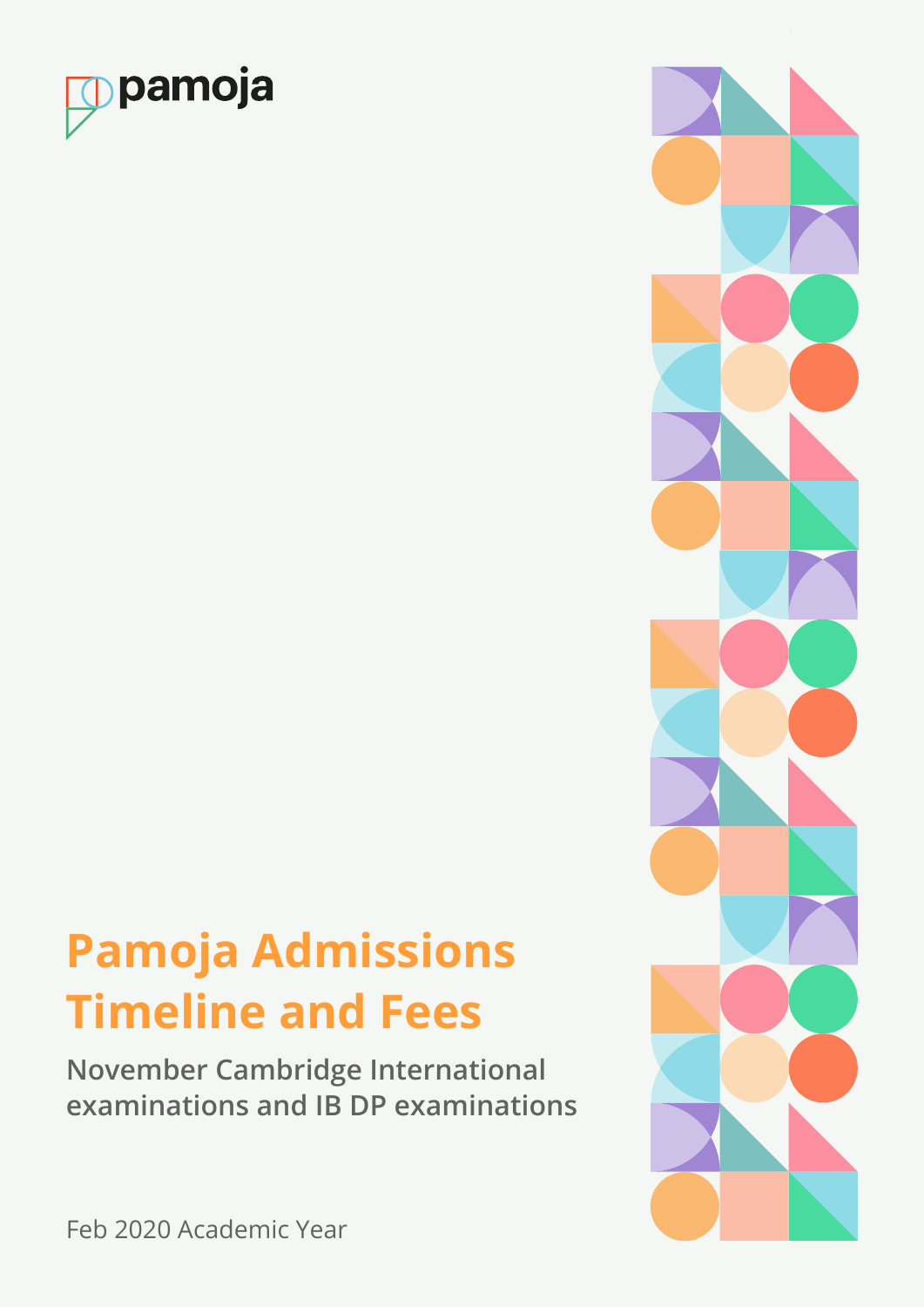# **Table of contents**



| Pamoja Online Courses - Cambridge Upper Secondary and Cambridge Advanced 4 |
|----------------------------------------------------------------------------|
|                                                                            |
|                                                                            |
|                                                                            |
|                                                                            |
|                                                                            |
|                                                                            |
|                                                                            |
|                                                                            |
|                                                                            |
|                                                                            |
|                                                                            |
|                                                                            |
|                                                                            |
|                                                                            |



| Pamoja Lesson Suite - Cambridge Upper Secondary and Cambridge Advanced 12                                                                                                                                                            |  |
|--------------------------------------------------------------------------------------------------------------------------------------------------------------------------------------------------------------------------------------|--|
|                                                                                                                                                                                                                                      |  |
|                                                                                                                                                                                                                                      |  |
|                                                                                                                                                                                                                                      |  |
| Optional additional fees <b>contract to the contract of the contract of the contract of the contract of the contract of the contract of the contract of the contract of the contract of the contract of the contract of the cont</b> |  |
| Pamoja Lesson Suite subscription terms (excluding IB Extended Essay) 14                                                                                                                                                              |  |
|                                                                                                                                                                                                                                      |  |
|                                                                                                                                                                                                                                      |  |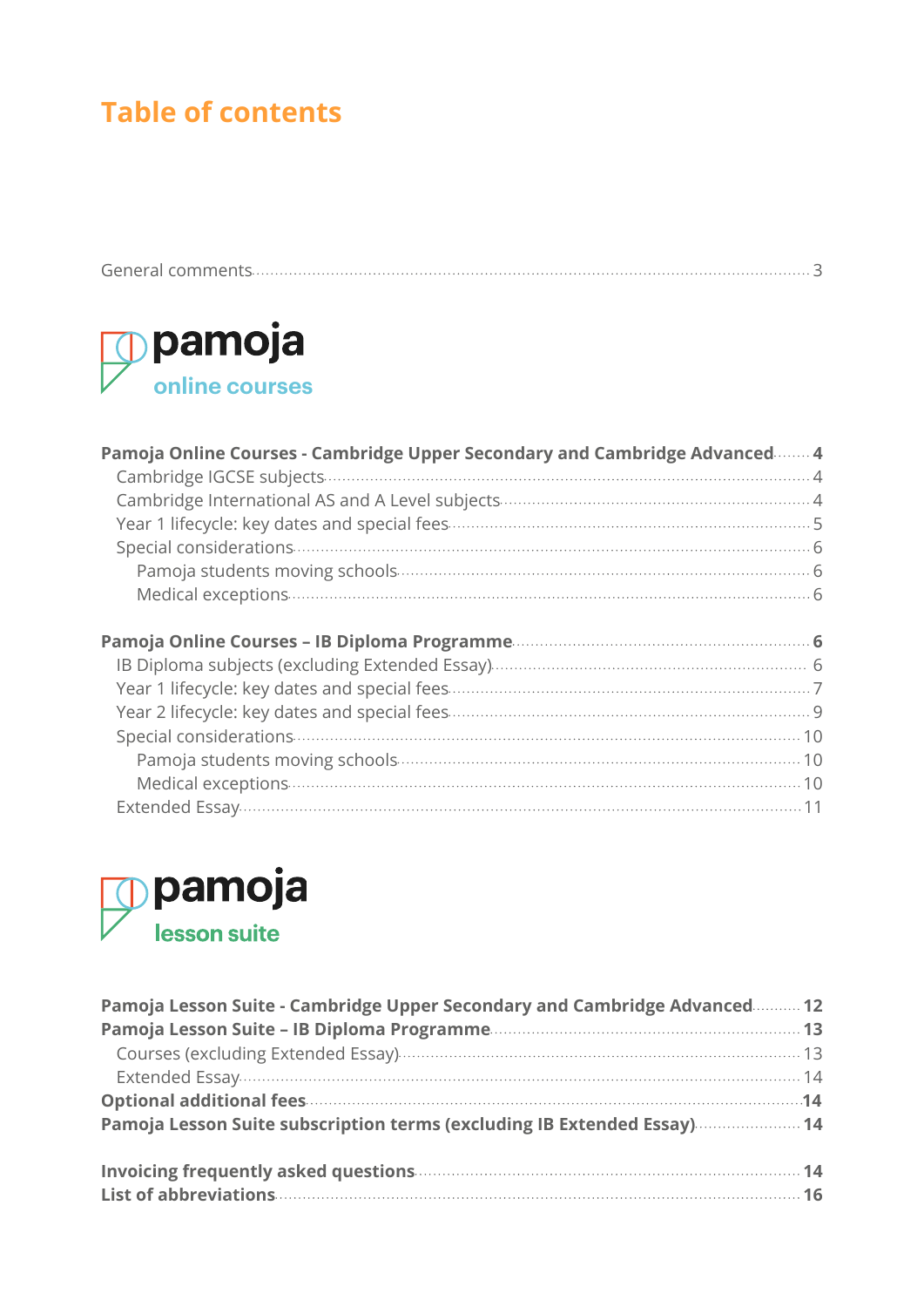# <span id="page-2-0"></span>**General comments**

- All prices are quoted in US dollars.
- All contracts must be with Cambridge International Schools and IB World Schools. Pamoja Education does not contract with any other party (including parents).
- All requests for transfers and course/level changes must be approved by Pamoja's Academic Team.
- Terms and conditions are as per the relevant terms and conditions (also known as Participation Agreement). These can be found on Pamoja's public website here: [https://pamojaeducation.com/terms-and-conditions.](https://pamojaeducation.com/terms-and-conditions)
- Schools are required to accept these terms and conditions when enrolling students.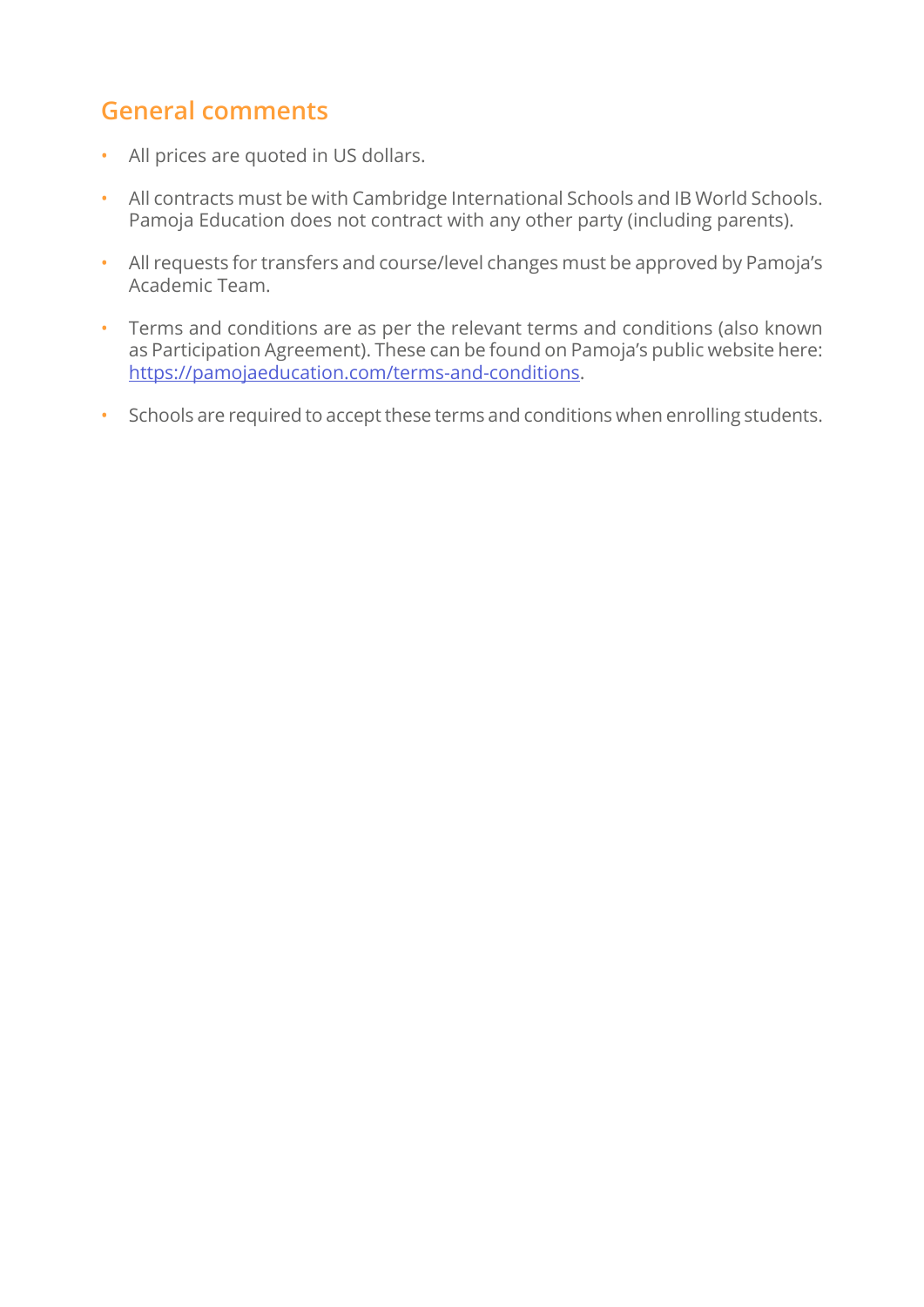<span id="page-3-0"></span>

# **Pamoja Online Courses - Cambridge Upper Secondary and Cambridge Advanced**

### **Cambridge IGCSE subjects**

- Business Studies (0450)
- ICT  $(0417)$
- Mathematics (0580)

# **Cambridge International AS and A Level subjects**

- Business (9609)
- Mathematics (9709)

Please refer to the quote provided by your Business Development Consultant to find out the total amount of tuition fees your school will be charged.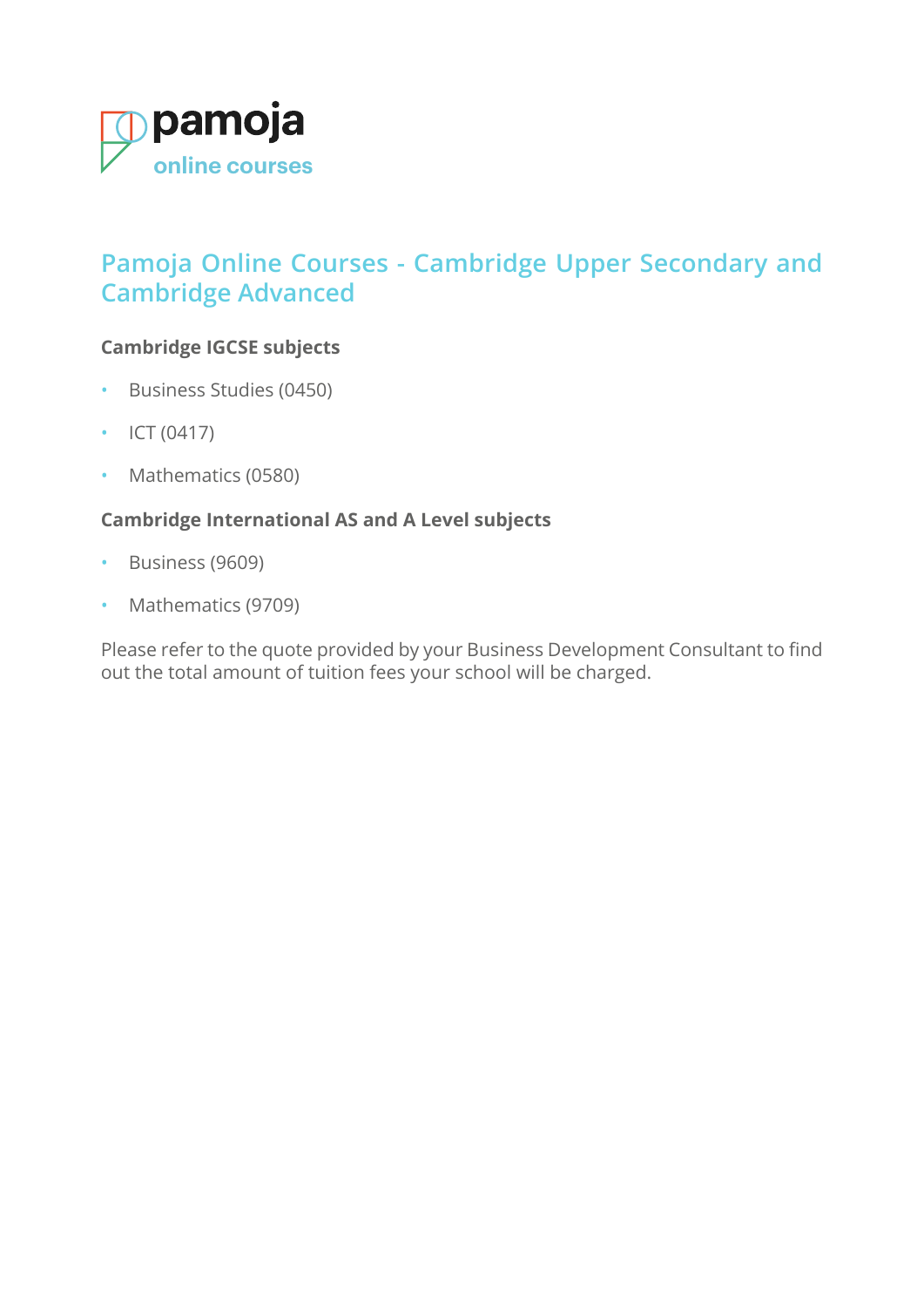# <span id="page-4-0"></span>**Year 1 lifecycle: key dates and special fees**

| <b>Registration</b><br>opens<br>Oct 2019                     |                        | <b>Courses</b><br>start<br>12 Feb 2020 | <b>Registration</b><br>deadline and<br>Y1 drop date<br>10 Mar 2020 |
|--------------------------------------------------------------|------------------------|----------------------------------------|--------------------------------------------------------------------|
|                                                              | <b>Pre 12 Feb 2020</b> | 12 Feb to 10 Mar 2020                  | <b>From 11 Mar 2020</b>                                            |
| Withdrawals                                                  | No fee                 | \$350 admin fee<br>No tuition fee      | Full Y1 tuition fee<br>payable                                     |
| Course changes                                               | No fee                 | No fee                                 | Minimum switch fee of<br>\$350 (Note 1)                            |
| Failure to<br>complete SBC<br>orientation by Y1<br>drop date | N/A                    | N/A                                    | \$100 (Note 2)                                                     |

# **Key points**

- Fees apply per enrolment and per course
- Where dates apply (eg to withdrawals), Pamoja must be informed in writing by the deadline. Verbal communication is not adequate – a written record must be available

### <span id="page-4-1"></span>**Note 1 (Course changes from 11 March 2020)**

- Request requires a transfer review. The review will consider what catch-up work is required to be performed by the student, whether this is achievable and what additional teaching support is required.
- If the change is approved, then a minimum switch fee of \$350 will apply (it will be more if additional teaching support is required). There is just one tuition fee (we don't charge tuition fees for both courses).
- No fee will be charged if the change is not approved.

#### <span id="page-4-2"></span>**Note 2 (SBC orientation)**

The Site-based Coordinator (SBC) orientation is a free short self-paced orientation course designed to familiarise SBCs with the navigation of our Pamoja Online Courses platform, as well as the main concepts and online tools that they will need to utilise in order to best support students in their online course.

There is a strong correlation between successful students and SBCs who have completed their training. It is therefore a contractual requirement that all SBCs complete their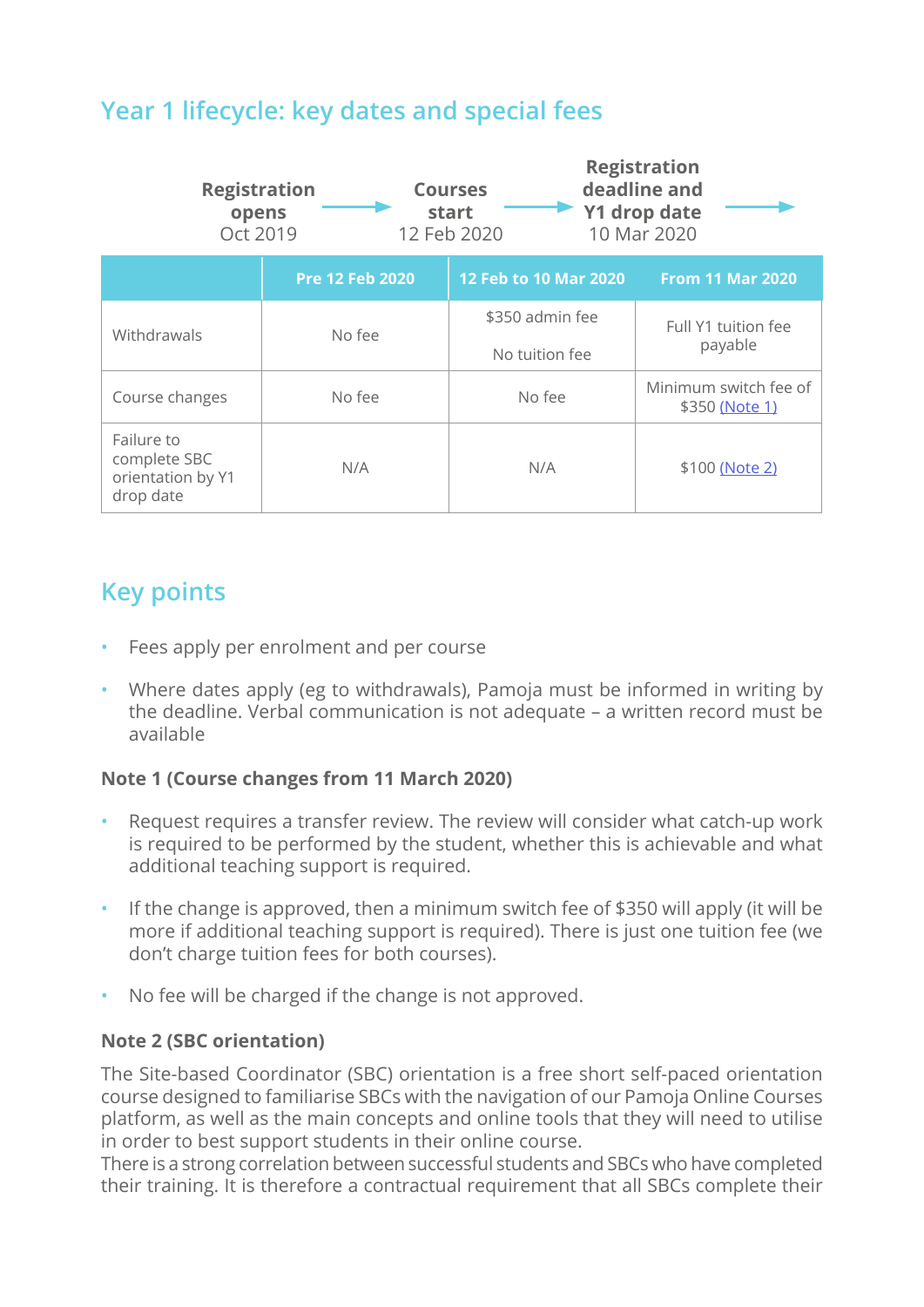<span id="page-5-0"></span>training. As a further encouragement, we charge schools \$100 if an SBC has not completed the training by the Y1 drop date (10 March 2020) or within 4 weeks of the school's registration on Pamoja's system, whichever later.

# **Special considerations**

#### **Pamoja students moving schools**

If a Pamoja student moves to another Cambridge International School during the academic year, the new school will not be charged unless the original school has not paid. Overall there will only be one tuition fee.

#### **Medical exceptions**

In the case where a student has had to leave their online course due to medical conditions, the fee charged can be reviewed. Approval required from Pamoja Operations Director.

# **Pamoja Online Courses – IB Diploma Programme**

### **IB Diploma subjects (excluding Extended Essay)**

#### *November 2021 IB Diploma exams*

Please refer to the quote provided by your Business Development Consultant to find out the total amount of tuition fees your school will be charged.

Pamoja Online Courses IB Diploma courses offered (subject to receiving sufficient enrolments) detailed below:

### **Core elements**

• Theory of knowledge

# **Individuals and societies**

- Business Management HL & SL
- Economics HL & SL
- ITGS HL & SL
- Philosophy SL
- Psychology HL & SL

### **Mathematics**

- Mathematics: Analysis and Approaches  $HI$   $R$  SL
- Mathematics: Applications and Interpretations HL & SL

### **The arts**

• Film SL

# & SL

**Studies in language and literature**

• English A Language and Literature HL

### **Language acquisition**

- French ab initio
- Mandarin ab initio
- Spanish ab initio
- Spanish B SL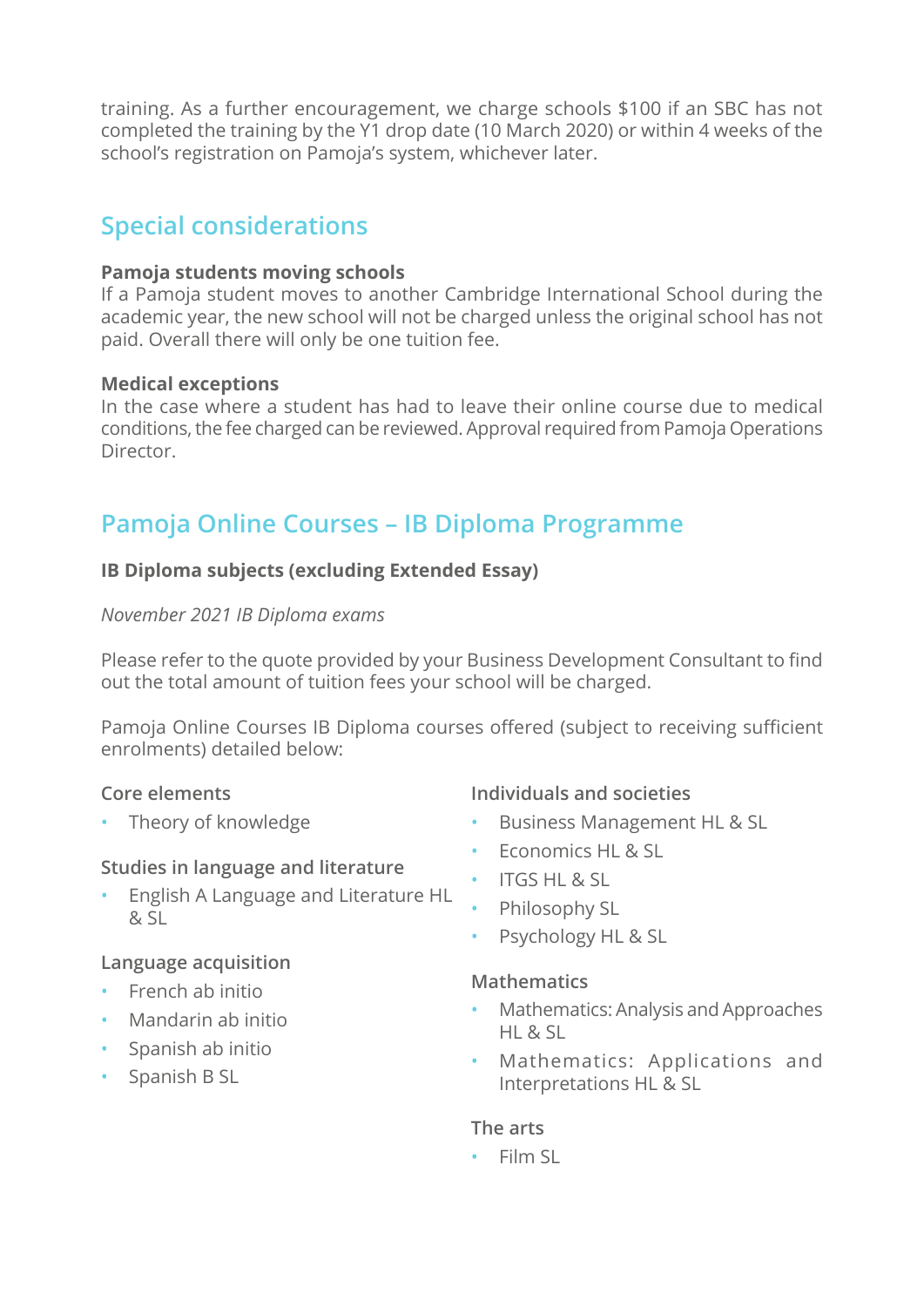#### <span id="page-6-0"></span>*November 2020 IB Diploma exams*

Please refer to the quote provided by your Business Development Consultant to find out the total amount of tuition fees your school will be charged.

Pamoja Online Courses IB Diploma courses offered (subject to receiving sufficient enrolments) detailed below:

#### **Core elements**

• Theory of knowledge

#### **Language acquisition**

- French ab initio
- Mandarin ab initio
- Spanish ab initio
- Spanish B SL

#### **Individuals and societies**

- Business Management HL & SL
- Economics HL & SL
- ITGS HL & SL
- Philosophy SL
- Psychology HL & SL

#### **Mathematics**

• Mathematics HL & SL

#### **The arts**

• Film SL

# **Year 1 lifecycle: key dates and special fees**

| <b>Registration</b><br>opens<br>14 Aug 2019                  |                        | <b>Courses</b><br>start<br>12 Feb 2020 | <b>Registration</b><br>deadline and<br><b>Y1 drop date</b><br>10 Mar 2020     |
|--------------------------------------------------------------|------------------------|----------------------------------------|-------------------------------------------------------------------------------|
|                                                              | <b>Pre 12 Feb 2020</b> | 12 Feb to 10 Mar 2020                  | <b>From 11 Mar 2020</b>                                                       |
| Withdrawals                                                  | No fee                 | \$350 admin fee                        | Full Y1 tuition fee                                                           |
|                                                              |                        | No tuition fee                         | payable                                                                       |
| Course/Level<br>changes                                      | No fee                 | No fee                                 | Minimum switch fee of<br>\$350 (Note 1)                                       |
| Late starter and<br>transfer student                         | N/A                    | N/A                                    | Minimum transfer<br>fee of \$350 plus full<br>tuition fee payable<br>(Note 2) |
| Failure to<br>complete SBC<br>orientation by Y1<br>drop date | N/A                    | N/A                                    | \$100 (Note 3)                                                                |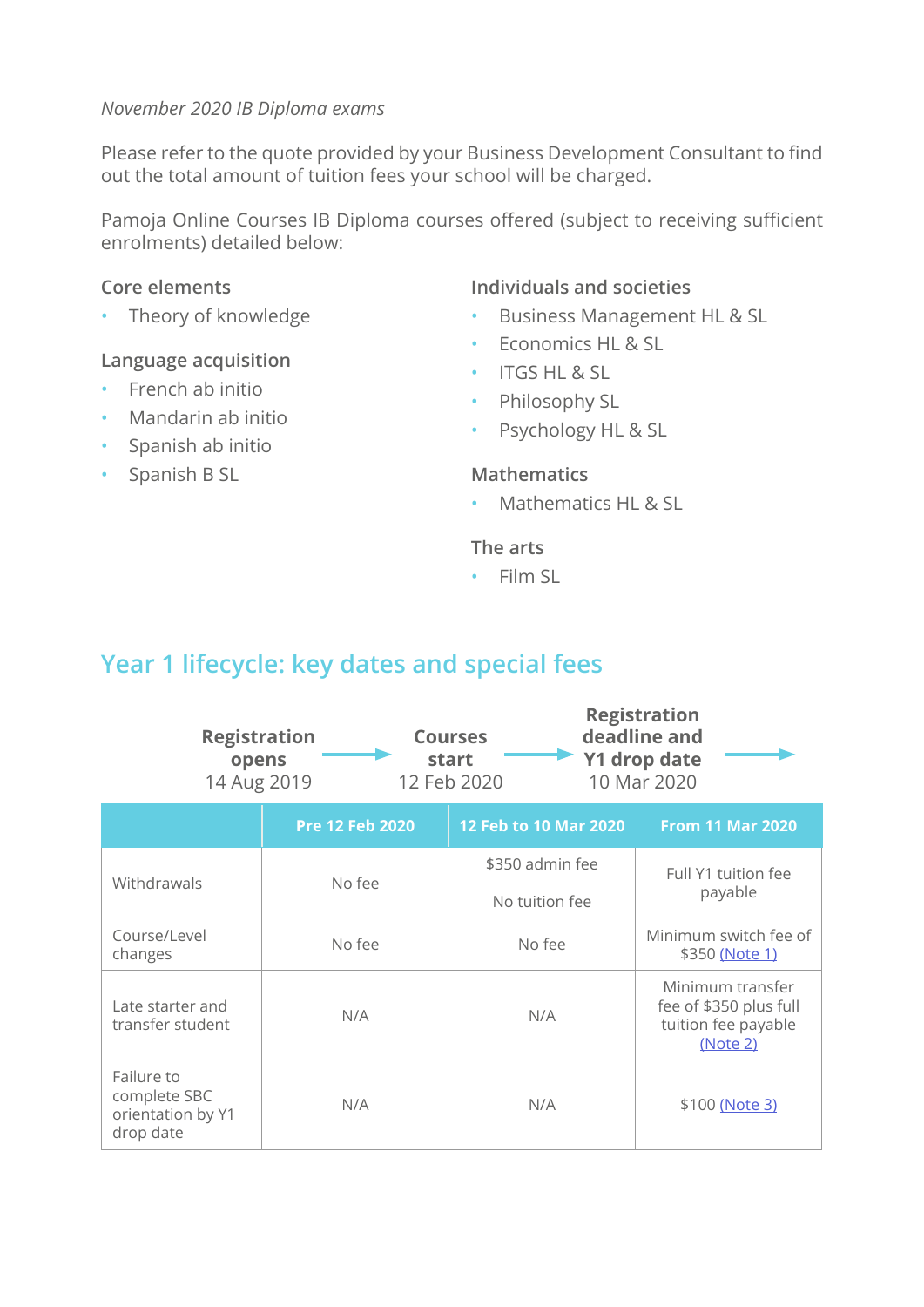# **Key points**

- Fees apply per enrolment and per course.
- Where dates apply (eg to withdrawals), Pamoja must be informed in writing by the deadline. Verbal communication is not adequate – a written record must be available.

#### <span id="page-7-0"></span>**Note 1 (Course and level changes from 11 March 2020)**

- Request requires a transfer review. The review will consider what catch-up work is required to be performed by the student, whether this is achievable and what additional teaching support is required.
- If the change is approved, then a minimum switch fee of \$350 will apply (it will be more if additional teaching support is required). There is just one tuition fee (we don't charge tuition fees for both courses).
- No fee will be charged if the change is not approved.
- If the Pamoja Academic Team initiates a level change, then no switch fee will apply.

#### <span id="page-7-1"></span>**Note 2 (Transfer students from 11 March 2020)**

- Request requires a transfer review. The review will consider what catch-up work is required to be performed by the student, whether this is achievable and what additional teaching support is required.
- If the transfer is approved, then a minimum transfer fee of \$350 will apply (it will be more if additional teaching support is required) in addition to the full tuition fee.
- No fee will be charged if the transfer is not approved.
- If a transfer withdraws at any stage after enrolment then the full tuition fee and the full transfer fee both remain payable.

### <span id="page-7-2"></span>**Note 3 (SBC orientation)**

The Site-based Coordinator (SBC) orientation is a free short self-paced orientation course designed to familiarise SBCs with the navigation of our Pamoja Online Courses platform, as well as the main concepts and online tools that they will need to utilise in order to best support students in their online course.

There is a strong correlation between successful students and SBCs who have completed their training. It is therefore a contractual requirement that all SBCs complete their training. As a further encouragement, we charge schools \$100 if an SBC has not completed the training by the Y1 drop date (10 March 2020) or within 4 weeks of the school's registration on Pamoja's system, whichever later.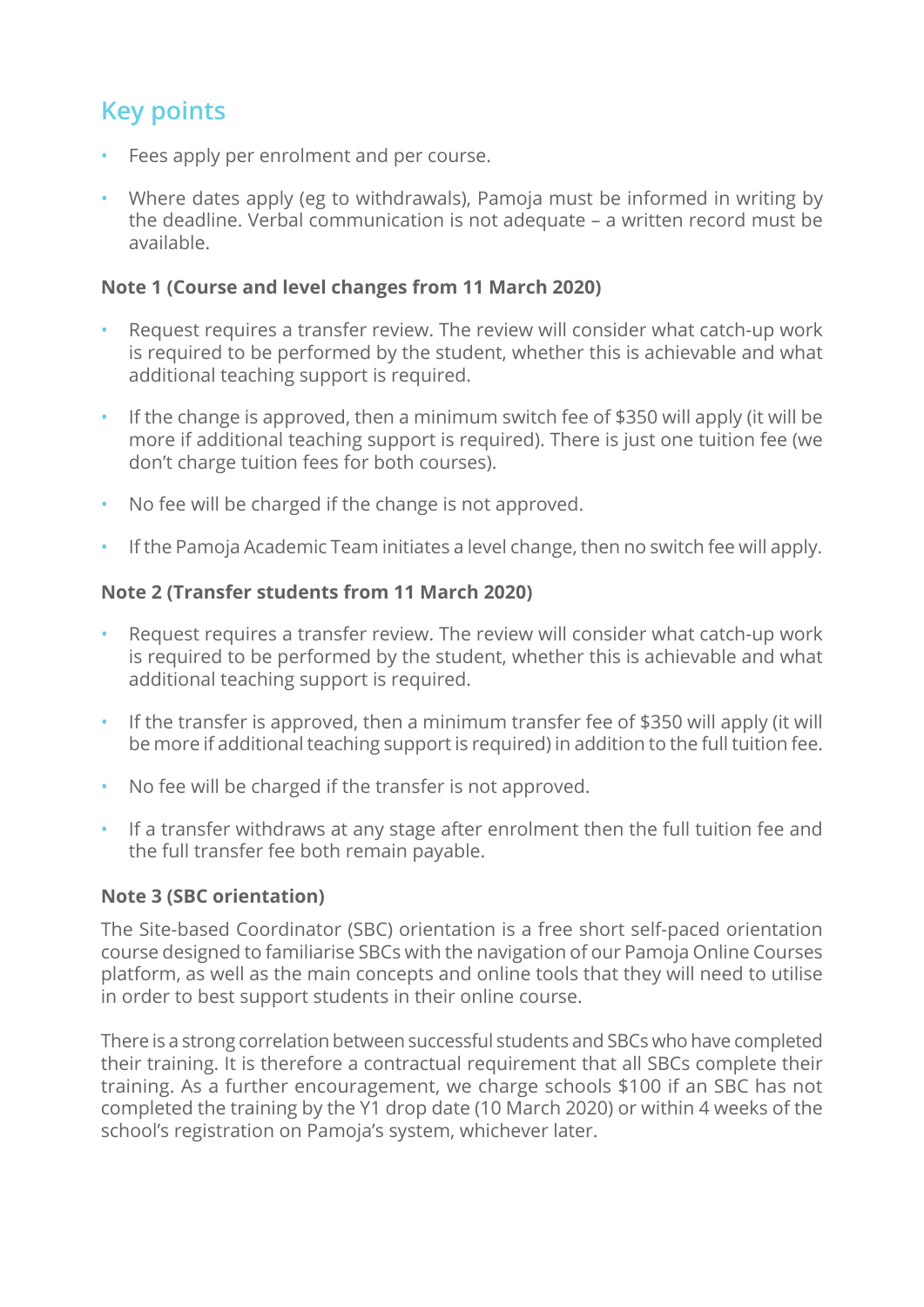# <span id="page-8-0"></span>**Year 2 lifecycle: key dates and special fees**

| End of Y1 for | <b>Y2 courses</b> |  |
|---------------|-------------------|--|
| N2020 cohort  | start             |  |
| 31 Oct 2019   | 12 Feb 2020       |  |

|                                                                               | <b>Pre 12 Feb 2020</b> | 12 Feb to 10 Mar 2020                                                            | <b>From 11 Mar 2020</b>                                                          |
|-------------------------------------------------------------------------------|------------------------|----------------------------------------------------------------------------------|----------------------------------------------------------------------------------|
| Withdrawals                                                                   | Y1 fees apply          | No Y2 tuition fee<br>(Note 1)                                                    | Full Y2 tuition fee<br>payable<br>(Note 1)                                       |
| Course/Levels<br>changes                                                      | Y1 fees apply          | Minimum switch fee of<br>\$350 (Note 2)                                          | Minimum switch fee of<br>\$350 (Note 2)                                          |
| Transfer student                                                              | Y1 fees apply          | Minimum transfer<br>fee of \$350 plus full<br>Y2 tuition fee payable<br>(Note 3) | Minimum transfer<br>fee of \$350 plus full<br>Y2 tuition fee payable<br>(Note 3) |
| Failure to<br>correctly<br>register Y2<br>students on IBIS<br>by 15 July 2020 |                        |                                                                                  | \$100 per student<br>(Note 4)                                                    |

# **Key points**

- Fees apply per enrolment and per course.
- Where dates apply (eg to withdrawals), Pamoja must be informed in writing by the deadline. Verbal communications is not adequate – a written record must be available.

#### <span id="page-8-1"></span>**Note 1 (Y2 course withdrawals)**

- Any withdrawal made prior to 31 October 2019 is treated as a Y1 withdrawal (no refund of Y1 tuition fee, no Y2 tuition fee).
- Provided Pamoja are informed in writing before the end of 11 February 2020 that the student will not be returning for Y2, then no Y2 tuition fee is due.
- If a student withdraws after 12 February, then the full Y2 tuition fee is payable (note there is no Y2 drop date).

#### <span id="page-8-2"></span>**Note 2 (Course and level changes)**

• Request requires a transfer review. The review will consider what catch-up work is required to be performed by the student, whether this is achievable and what additional teaching support is required.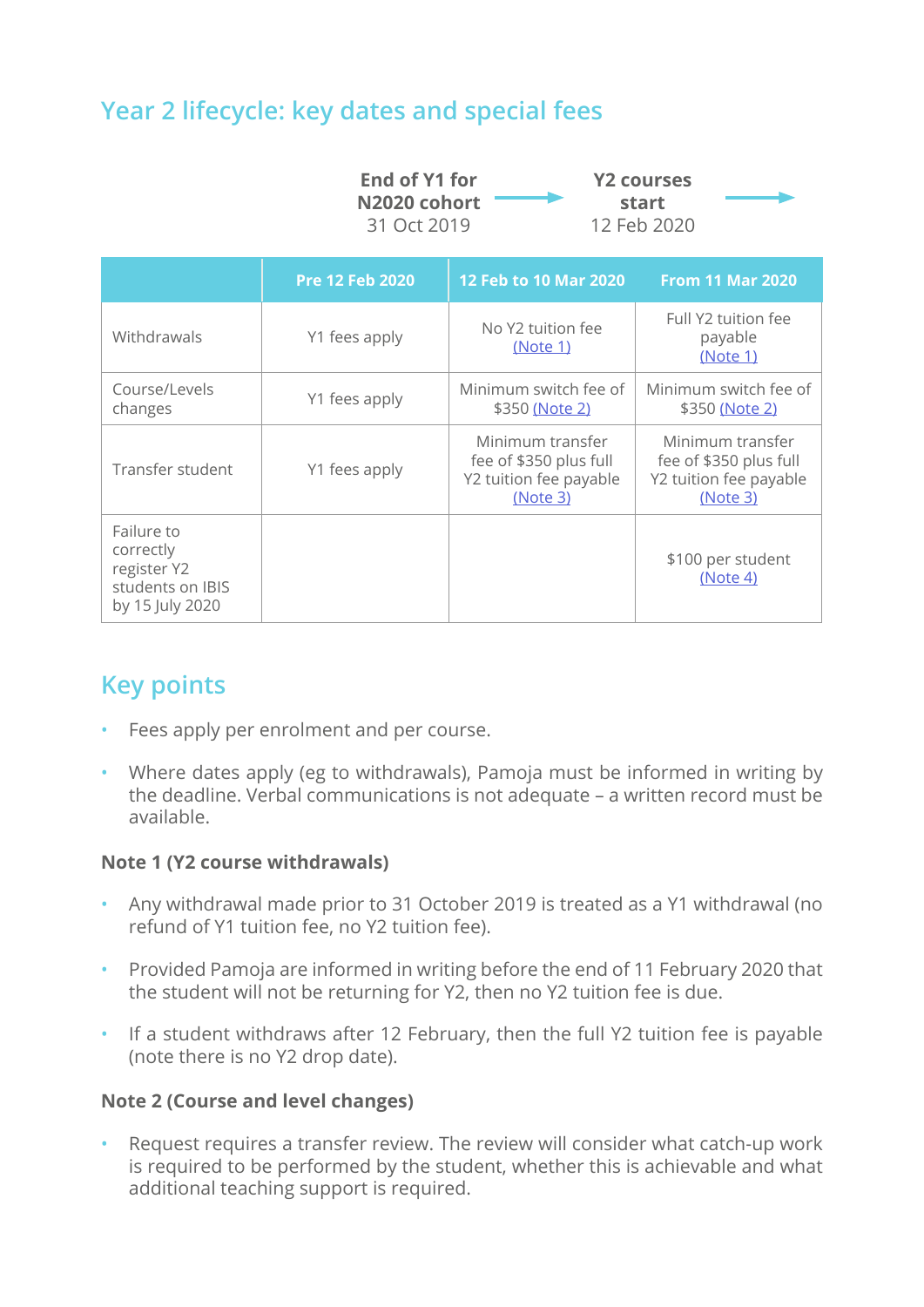- <span id="page-9-0"></span>• If the change is approved, then a minimum switch fee of \$350 will apply (it will be more if additional teaching support is required). There is just one Y2 tuition fee (we don't charge tuition fees for both courses).
- No fee will be charged if the change is not approved.
- If the Pamoja Academic Team initiates a level change, then no switch fee will apply.

### <span id="page-9-1"></span>**Note 3 (Transfer students)**

- Request requires a transfer review. The review will consider what catch-up work is required to be performed by the student, whether this is achievable and what additional teaching support s required.
- If the transfer is approved, then a minimum transfer fee of \$350 will apply (it will be more if additional teaching support is required) in addition to the full Y2 tuition fee.
- If a transfer withdraws by the end of 11 February 2020 then no fees are due.
- If a transfer withdraws from 12 February 2020, then the full Y2 tuition fee is payable as well as the full transfer fee.

### <span id="page-9-2"></span>**Note 4 (IBIS registration)**

- It is the IB World School's Diploma Programme Coordinator's responsibility to register Pamoja Online Courses Year two students as online candidates on the International Baccalaureate's system IBIS ahead of the November examinations, or inform us in writing that the student will not be registered at all on IBIS since not sitting the final examinations.
- Failure to successfully register students as online candidates on IBIS results in significant additional work for Pamoja, and ultimately can result in the candidate not completing their IB DP. A fee of \$100 per unregistered student will be applied if students have not been registered as online candidate on IBIS by the IB official deadline (15 July 2020).

# **Special considerations**

### **Pamoja students moving schools**

If a Pamoja student moves to another IB World School during the academic year, the new school will not be charged unless the original school has not paid. Overall there will only be one tuition fee.

### **Medical exceptions**

In the case where a student has had to leave their online course due to medical conditions, the fee charged can be reviewed. Approval required from Pamoja Operations Director.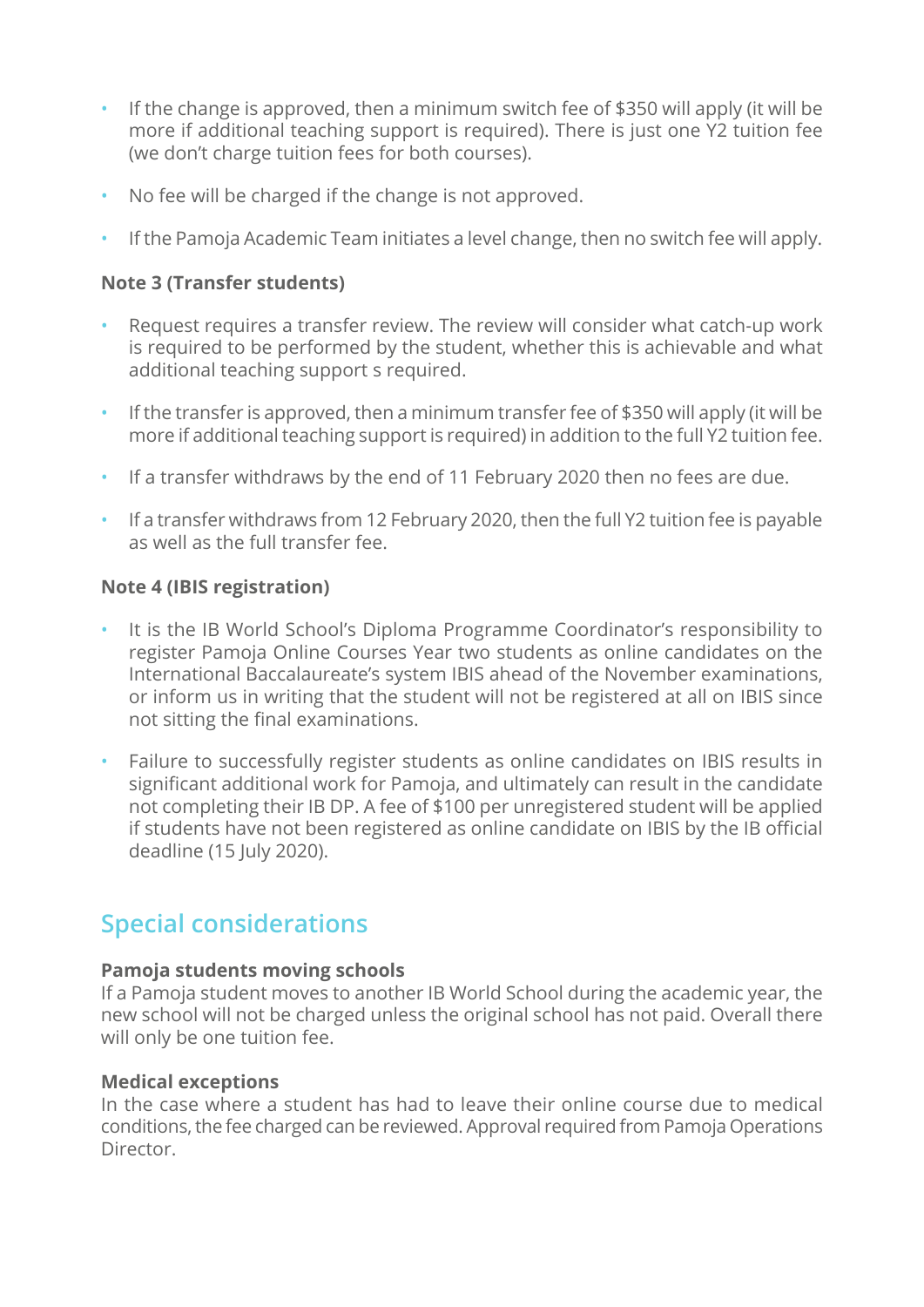# <span id="page-10-0"></span>**Extended Essay**

Please refer to the quote provided by your Business Development Consultant to find out the total amount of Pamoja Online Courses Extended Essay fees your school will be charged.

The Pamoja Online Courses Extended Essay (EE) fee is chargeable from enrolment and non-refundable.

The student must be taking a Pamoja Online Courses course with us to be eligible for Pamoja Online Courses Extended Essay.

The Extended Essay must be in a subject where we offer a Pamoja Online Courses course (but the student doesn't have to be taking that course with us, so, for example, a student taking Pamoja Online Courses Mathematics HL could do an extended essay in Psychology).

An additional Extended Essay fee will be charged in case of a change of Pamoja Online Courses EE subject.

We reserve the right not to accept EE requests where we do not have teacher capacity.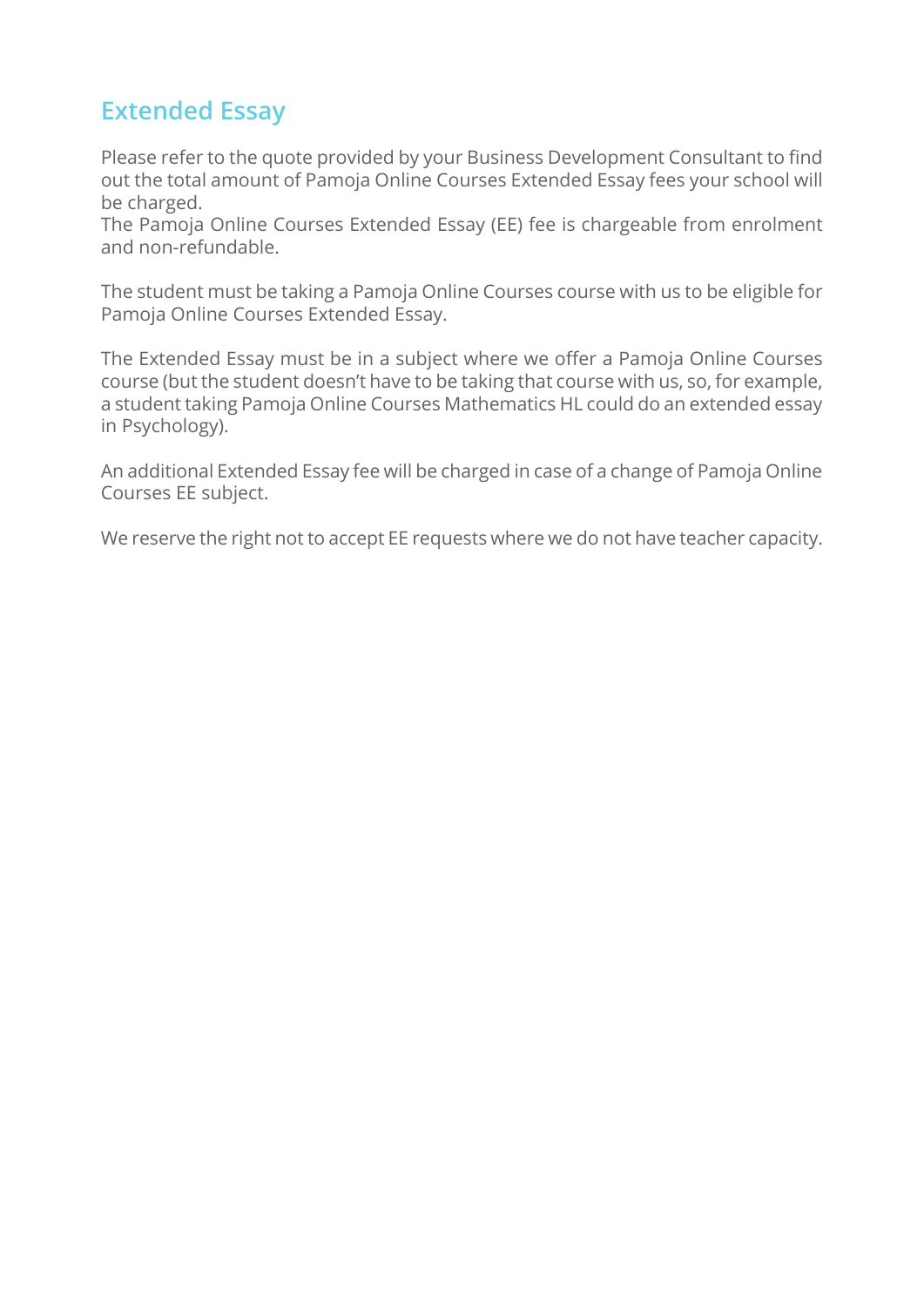<span id="page-11-0"></span>

# **Pamoja Lesson Suite - Cambridge Upper Secondary and Cambridge Advanced**

Please refer to the quote provided by your Business Development Consultant to find out the total amount of Pamoja Lesson Suite fees your school will be charged.

The following Pamoja Lesson Suite courses will be available for Cambridge International Schools.

*For Nov 2021 exams*

- Cambridge IGCSE Business Studies (0450)
- Cambridge IGCSE ICT (0417)
- Cambridge IGCSE Mathematics (0580)
- Cambridge International AS and A Level Business (9609)
- Cambridge International AS and A Level Mathematics Route A (9709)
- Cambridge International AS and A Level Mathematics Route B (9709)

Enrolments can be at any date from October 2019. Courses will be available for use by schools with enrolments from February 2020.

One Pamoja Lesson Suite subscription provides a maximum number of named students access to the full content of a single course for one academic year (or until the end of the current academic year if enrolments occur part way through the academic year). Year one content will be available from February 2020; year two content later in the year.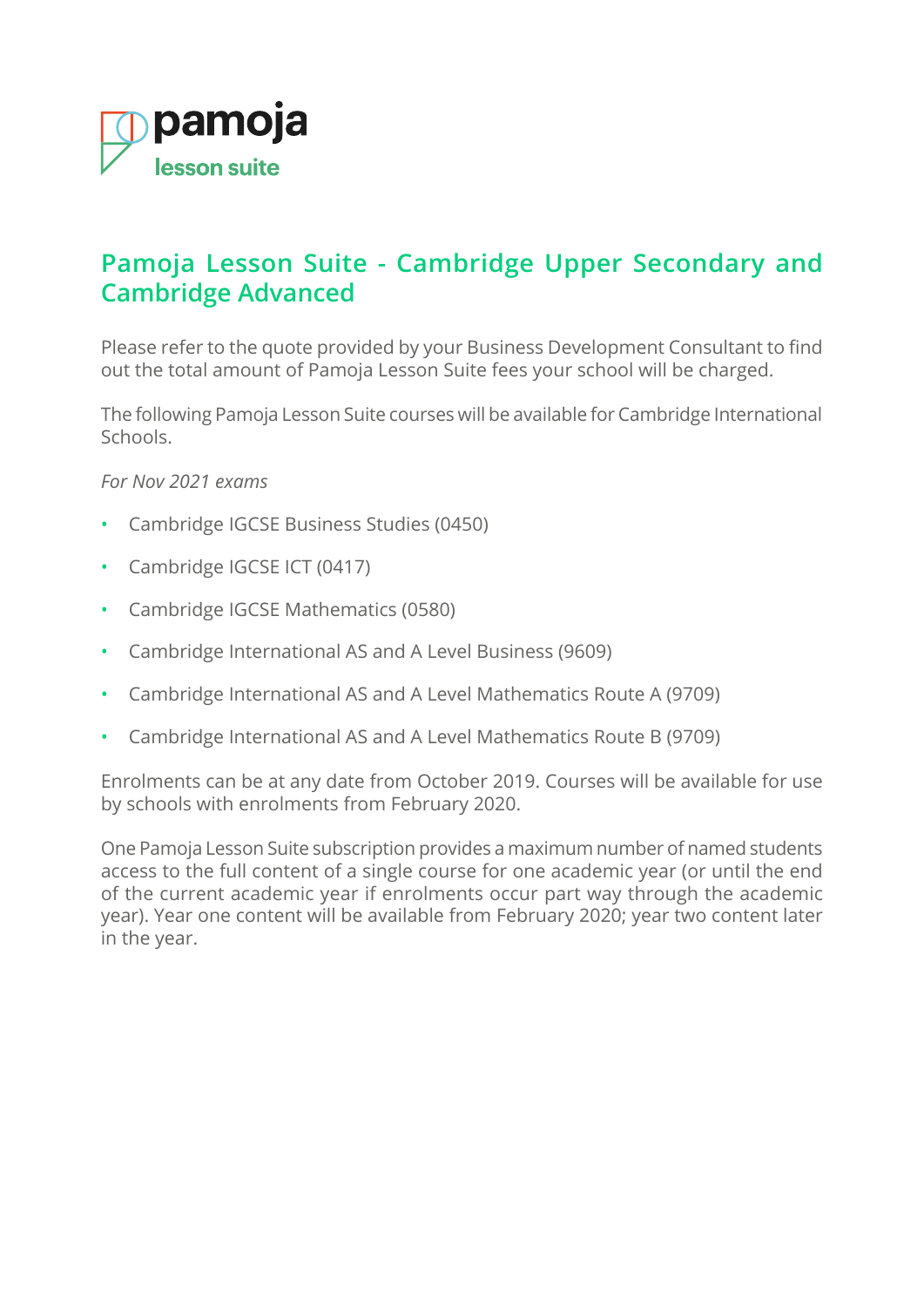# <span id="page-12-0"></span>**Pamoja Lesson Suite – IB Diploma Programme**

### **Courses (excluding Extended Essay)**

Please refer to the quote provided by your Business Development Consultant to find out the total amount of Pamoja Lesson Suite fees your school will be charged.

The following Pamoja Lesson Suite courses will be available. Enrolments can be at any date after 14 August 2019. Courses will be available for use by schools with enrolments from January 2020; year two content later in the year. One Pamoja Lesson Suite subscription provides a maximum number of named students access to the full content of a single course for one academic year (or until the end of the current academic year if enrolments occur part way through the academic year).

#### *For Nov 2020 exams*

#### **Core elements**

• Theory of knowledge

**Individuals and societies**

• Business Management SL

#### **Sciences**

- Biology HL & SL
- Chemistry HL & SL
- Physics HL & SL

### **Mathematics**

• Mathematics SL

### *For Nov 2021 exams*

### **Core elements**

• Theory of knowledge

# **Studies in languages and literature**

• English A Lang and Lit HL & SL

# **Language acquisition**

- French ab initio
- Spanish ab initio
- Spanish B

# **Individuals and societies**

- Business Management HL & SL
- Psychology HL & SL

### **Sciences**

- Biology HL & SL
- Chemistry HL & SL
- Physics HL & SL

# **Mathematics**

- Analysis and Approaches HL & SL
- Applications and Interpretations HL  $RST$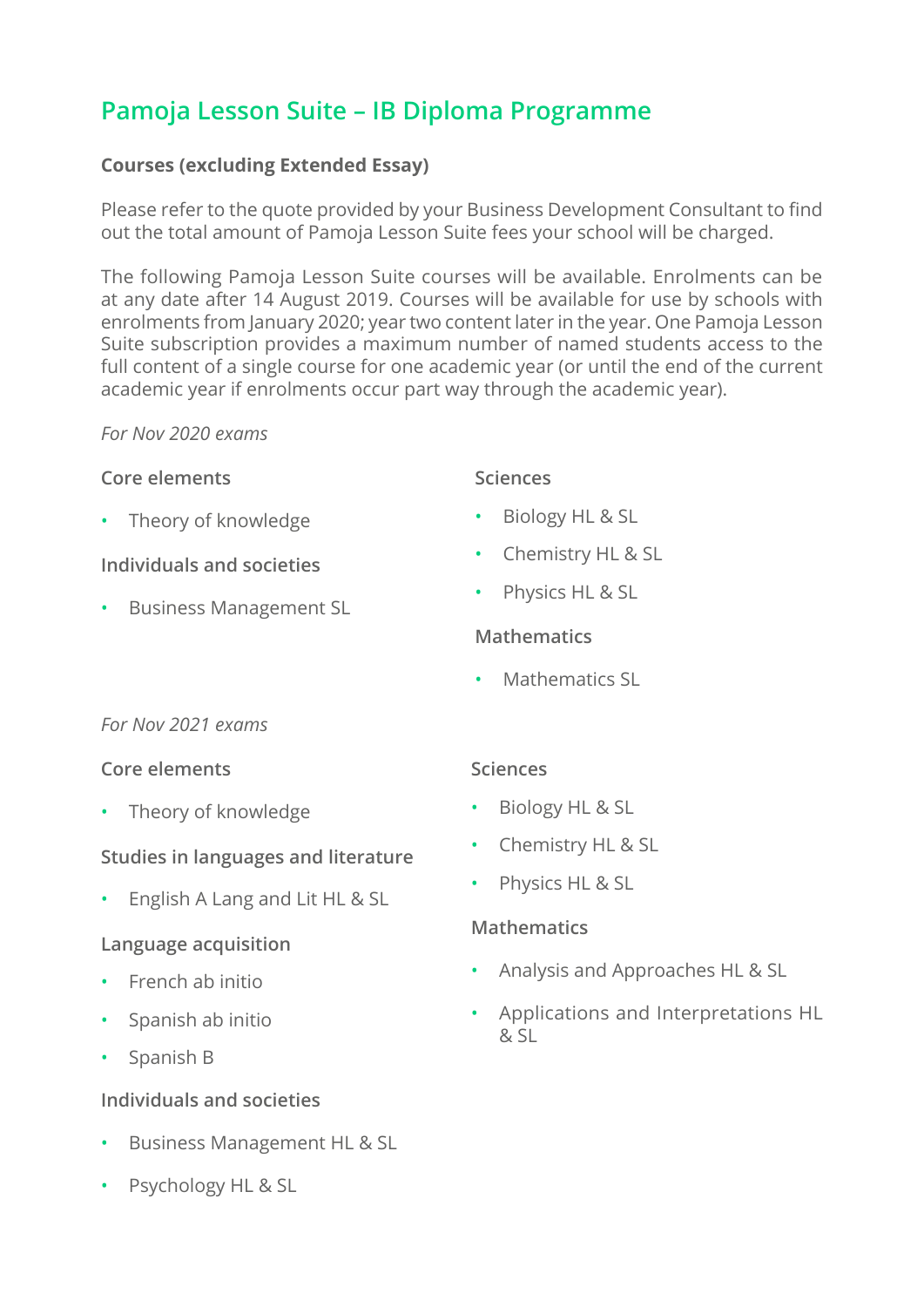#### <span id="page-13-0"></span>**Extended Essay**

Please refer to the quote provided by your Business Development Consultant to find out the total amount of Pamoja Lesson Suite Extended Essay fees your school will be charged.

The Pamoja Lesson Suite Extended Essay fee is payable in advance and non-refundable.

# **Optional additional fees**

Schools are responsible for enrolling students into the relevant Pamoja Lesson Suite course, following guidelines provided within our orientation document.

Pamoja's School Services Team is available to enrol students on the school's behalf for an additional fee of \$10 per enrolment.

# **Pamoja Lesson Suite subscription terms (excluding IB Extended Essay)**

- Charges apply once a named student has been enrolled in the course.
- Students can be enrolled at any time, there is no enrolment deadline. If a student enrols part way through the academic year, the full subscription fee applies for that academic year.
- Subscriptions cannot be transferred between students.
- If a student switches courses then this will require an additional subscription (but there is no additional switch fee).
- If a student decides not to continue with the course part way through the year, then the full subscription fee for that academic year remains payable.
- If a student has been enrolled for year one in the previous academic year, then:
	- If the School informs Pamoja the student is not returning for year two prior to the end of 11 February 2020, then no Y2 subscription fee will be charged.
	- From 12 February 2020, the full Y2 subscription fee is payable.

# **Invoicing frequently asked questions**

#### **When are invoices published?**

- Invoices are emailed to the school billing contact from mid-March.
- A weekly invoicing run is performed as required following the initial invoicing run.

### **What forms of payment are accepted?**

• Our preferred method of payment is Bank Transfer. We will also accept Mastercard and Visa Credit and Debit Card payments and can also take cheques.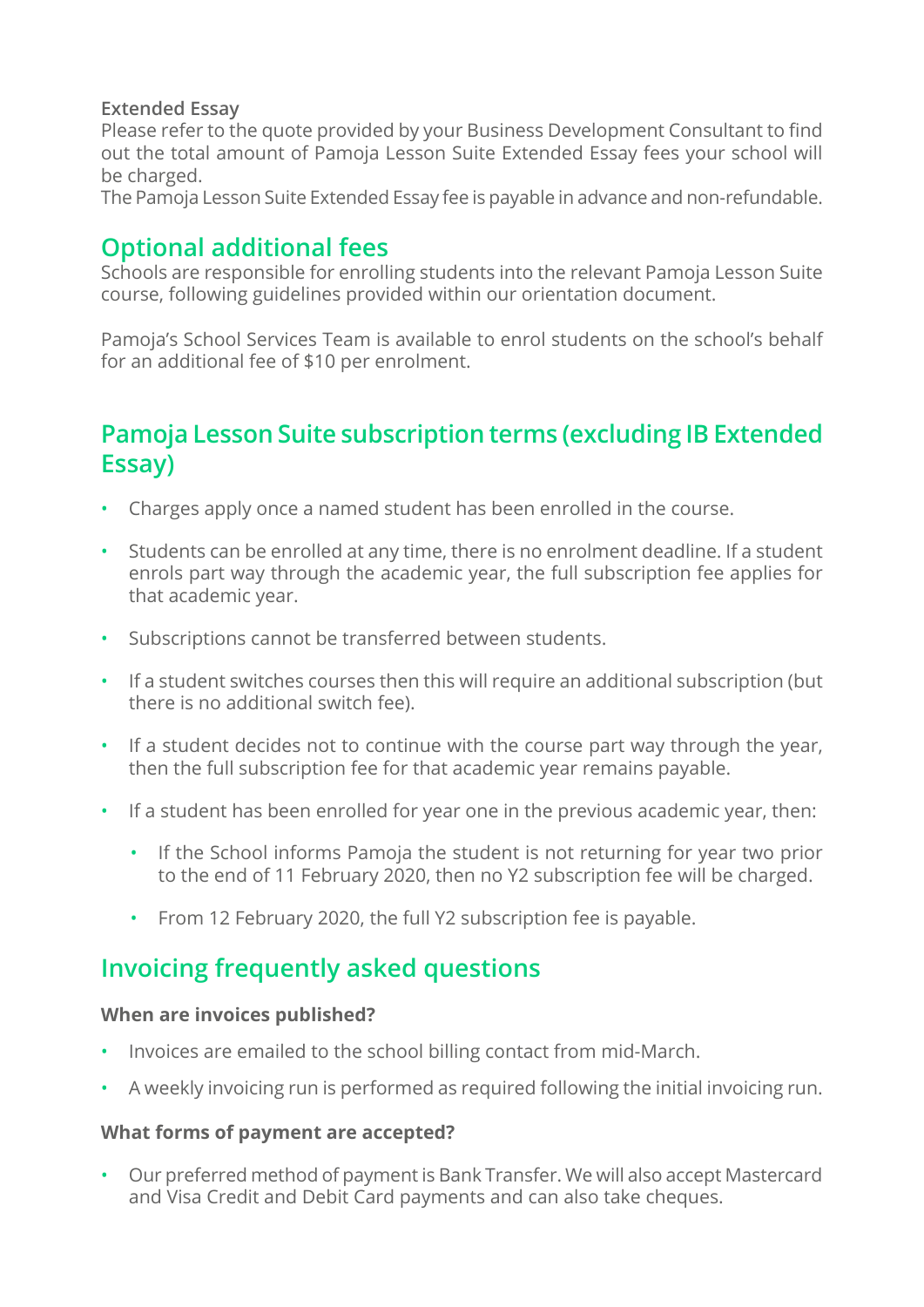• At this stage, we do not accept American Express or PayPal payment.

#### **What are the payment terms?**

- Payments are due 30 days after the invoice date.
- The contract and therefore financial liability is with the school due to our agreements with the examination boards. Schools are therefore invoiced and it is their responsibility to pay.
- Invoices are raised against each school cohort and cannot be raised for individual students.
- Failure to make full payment will ultimately result in withdrawal of services.